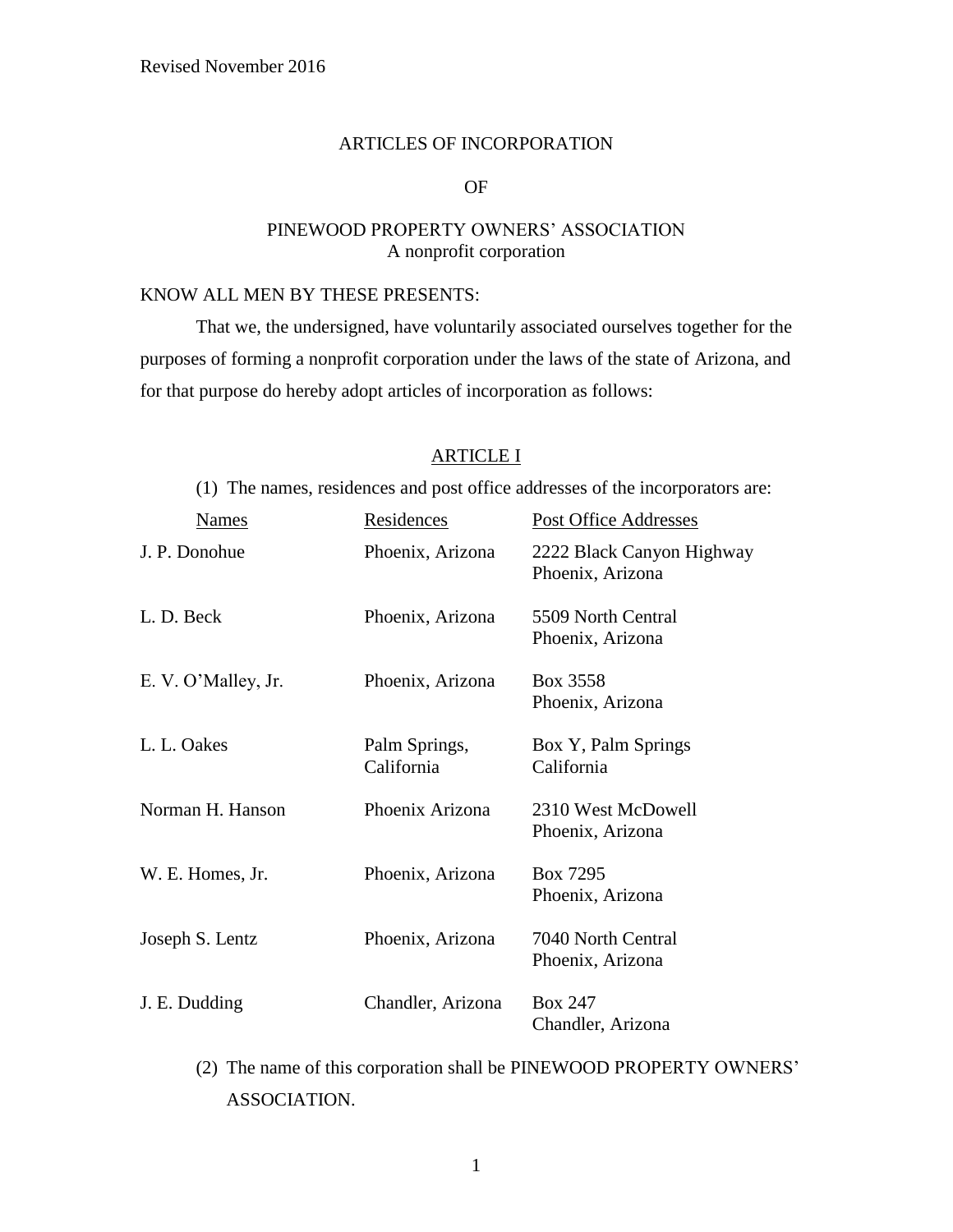(3) The corporation's office and principal place of business shall be in Munds Park, Coconino County, state of Arizona. Branch offices may be established and the business of the corporation may be transacted at any other place or places, either within or without the state of Arizona, that the board of directors may designate.

# ARTICLE II

Said organization is organized exclusively for charitable, religious, purposes, including, or such purposes, the making of distributions to organizations that qualify as exempt organizations under section 501 (c) (3) of the Internal Revenue Code, or corresponding section of any future federal tax code.

#### ARTICLE III

This corporation shall have no capital stock. This corporation is organized for purposes other than profit. Any person owning land in or in the vicinity of the said Munds Park/Pinewood development shall have the right to become a member of this corporation and thereafter complying with the articles and bylaws of the corporation. Members admitted after incorporation shall have equal rights and shall be subject to equal responsibilities as those of all other members. The bylaws of the corporation shall provide for the expulsion and suspension of members for misconduct, and for the restoration to membership; for contracting, securing, paying and limiting the amount of the indebtedness of the corporation, and shall prescribe such other regulations consistent with the objects of this corporation as shall be lawful, and shall not be for the purpose of the pecuniary profit of the members hereof.

# Activities and Earnings

No part of the net earnings of the corporation shall inure to the benefit of, or be distributable to its members, trustees, officers, or other private persons except for scholarships and awards for civic accomplishments. The corporation shall be authorized and empowered to pay reasonable compensation for services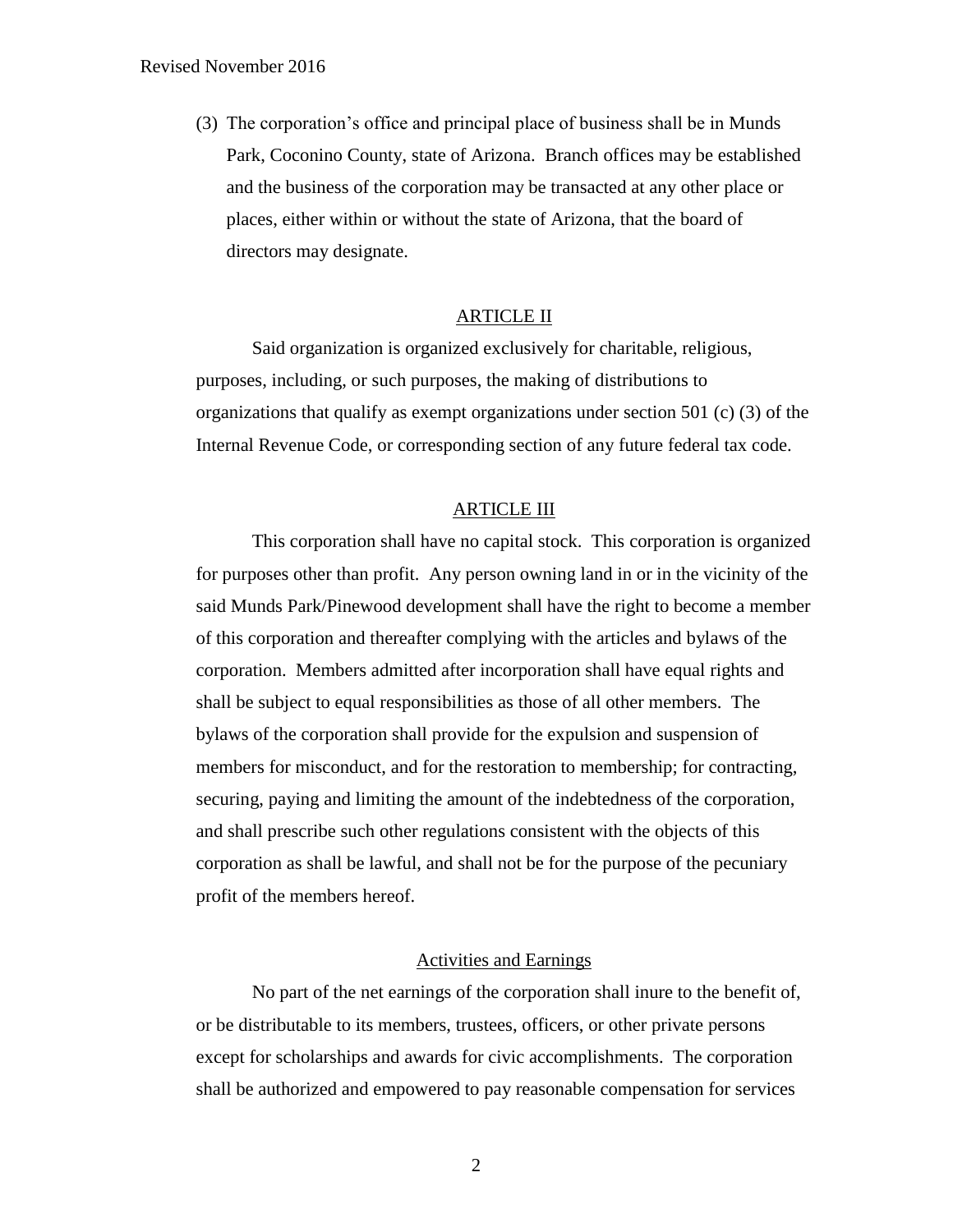rendered and to make payments and distributions in furtherance of the purposes set forth in the purpose clause hereof. No substantial part of the activities of the corporation shall be the carrying on of propaganda, or otherwise attempting to influence legislation, and the corporation shall not participate in, or intervene in (including the publishing or distribution of statements,) any political campaign on behalf of any candidate for public office. Notwithstanding any other provision of this document, the corporation shall not carry on any other purposes not permitted to be carried on: (a) by a corporation exempt from Federal Income Tax under Section 501 (c) (3) of the Internal Revenue Code, or the corresponding section of any future federal tax code, or: (b) by a corporation, contributions to which are deductible under Section 170 (c) (2) of the Internal Revenue Code or the corresponding section of any future federal tax code.

# ARTICLE IV

(1) The affairs of the corporation shall be conducted by a board of directors consisting of not less than three, nor more than twenty-five, and by such officers as the board of directors may elect or appoint. The following named persons, who were elected as such at a meeting held on May 15, 1962 at the Executive House in the City of Scottsdale, Maricopa County, Arizona, shall constitute the board of directors until their successors are elected and have qualified:

| J. P. Donohue       | L. D. Beck       |
|---------------------|------------------|
| E. V. O'Malley, Jr. | L. L. Oakes      |
| Norman H. Hanson    | W. E. Homes, Jr. |
| Joseph S. Lentz     | J. E. Dudding    |

Thereafter, the board of directors shall be elected from among the members of the corporation at the regular board meeting in September. Of the Directors elected at the meeting held for that purpose in 1976, one-third  $(1/3)$  shall be elected for a term of three (3) years, one-third (1/3) shall be elected for a term of two (2) years, and one-third  $(1/3)$  shall be elected for a term of one  $(1)$  year. Thereafter, each Director shall be elected for a three (3) year term, unless elected to fill a vacancy,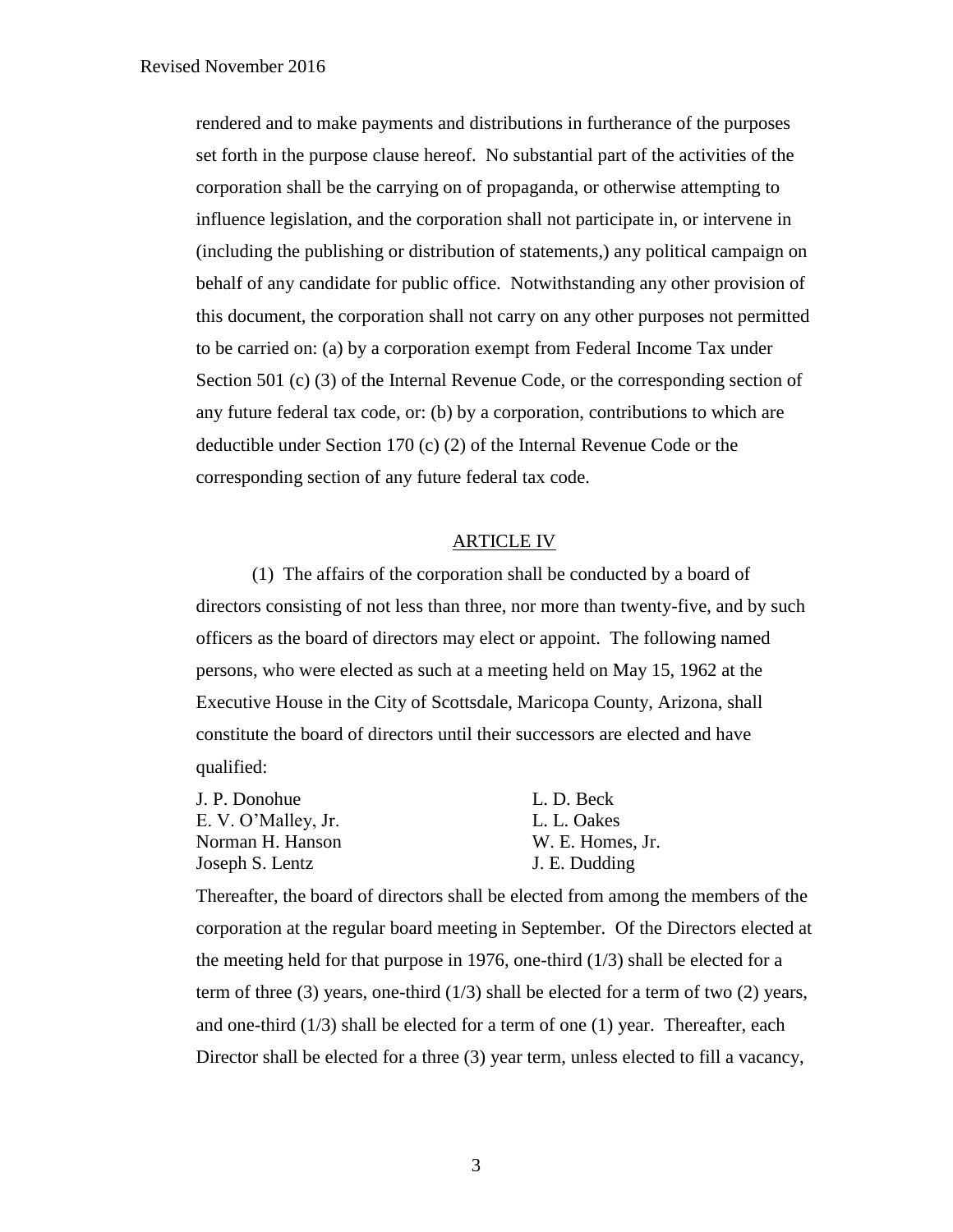in which event he shall be elected to serve for the unexpired term of such vacancy.

(2) The names of the officers to have charge of the corporate affairs until otherwise provided by the board of directors shall be: President, Vice President, Secretary and Treasurer, all of which officers shall be elected by the board of directors. One person may hold the offices of secretary and treasurer.

(3) The board of directors shall adopt bylaws for the corporation, and said bylaws may be amended or repealed as provided therein.

(4) The board of directors shall have the power to sell, convey, mortgage, lease, and otherwise dispose of all of the property of the corporation, either for cash or in exchange for other property, on such terms and conditions as they may deem proper; provided that the board of directors shall not have the power to mortgage, sell, assign, transfer, convey or otherwise dispose of the whole or substantially the whole of the property, assets, effects, franchises and goodwill of the corporation, except with the consent in writing or pursuant to the vote of seventy per cent (70%) of the members in good standing.

(5) Any vacancies in the board of directors, including vacancies created by increase in the number of directors, shall be filled as provided in the bylaws.

### ARTICLE V

Each director and each officer of the corporation, and each person who shall serve at the request of the corporation as a director or officer of another corporation in which the corporation owns shares of capital stock or of which it is a creditor, including in each instance a former director or officer and the heirs, legatees, devisees and personal representatives of a deceased director or officer, shall be indemnified by the corporation against expenses (including attorney's fees and, to the extent permitted by law, any amount paid in settlement) actually and necessarily incurred by them in connection with the defense of any action, suit or proceeding (including any appeal therein) in which they or any of them were made parties, or a party, by reason of being or having been directors or officers, or a director or officer of the corporation or of any such other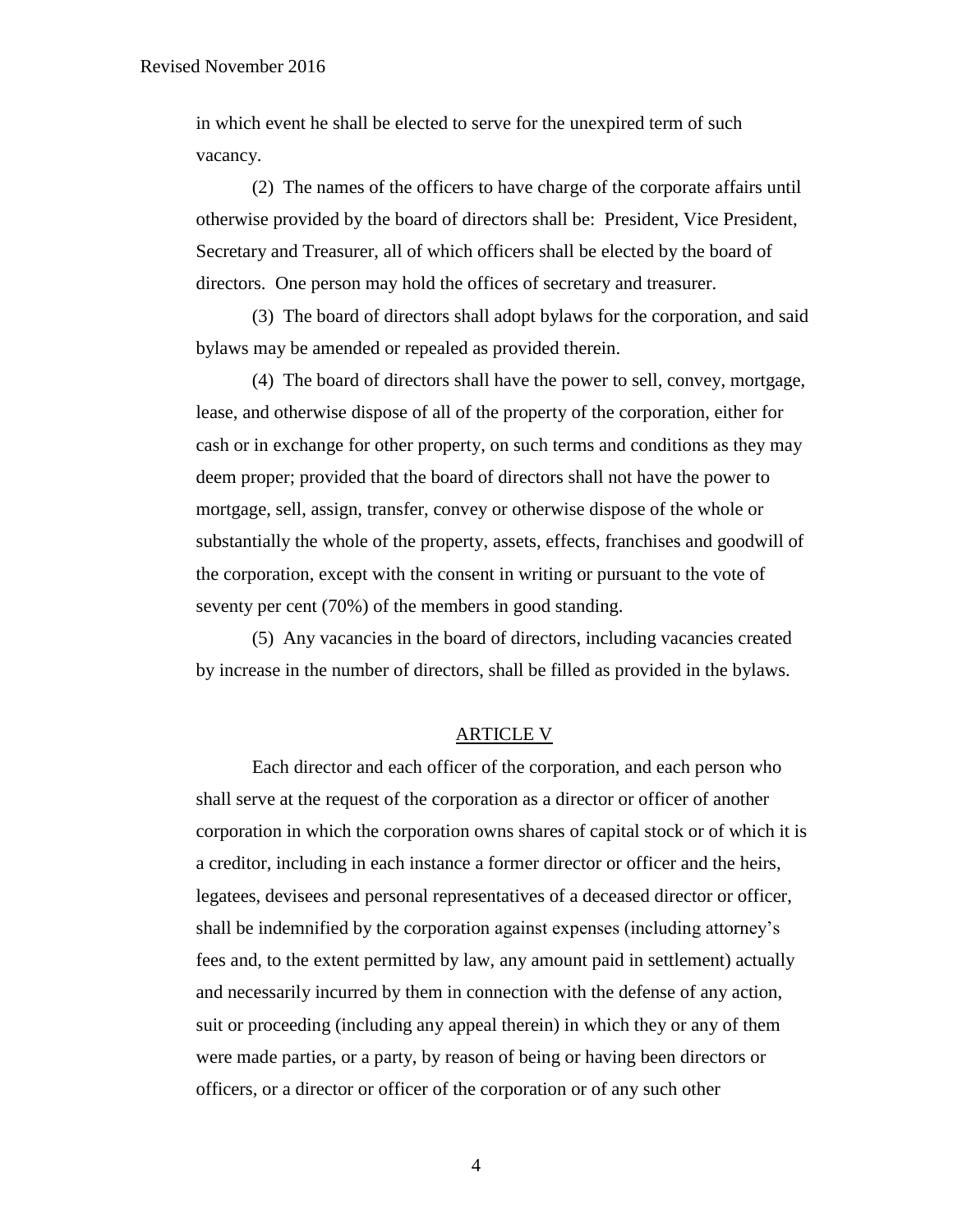corporation, except in relation to matters as to which any such director or officer or former director or officer shall be adjudged in such action, suit or proceeding to be liable for negligence or misconduct in the performance of his duties as such director or officer. The foregoing right of indemnification shall not be deemed to be exclusive of any other rights to which those indemnified may be entitled as a matter of law or under any bylaw, agreement, vote of members, or otherwise, and shall be in addition to such compensation for services rendered and reimbursement for expenses incurred as shall be determined from time to time by the board of directors of the corporation.

## ARTICLE VI

The members of the corporation and their private property shall be exempt from all liability for corporate debts.

### ARTICLE VII

The corporation shall commence when these articles are filed for record in the office of the Corporation Commission of the State of Arizona, and a certified copy thereof recorded in the office of the County Recorder of Maricopa County, State of Arizona, and a certificate of incorporation issued to the corporation by said Corporation Commission; and the existence of the corporation shall be perpetual and continuing without the necessity of renewal.

# ARTICLE VIII

Rouland W. Hill, having been a bona fide resident of Phoenix, Arizona, for the last three years, is hereby appointed and made the lawful agent for and in behalf of this corporation in and for the State of Arizona, to accept and acknowledge service of, and upon whom may be served, all necessary process or processes in any action, suit or proceeding that may be had or brought against the said corporation in any of the courts of said State of Arizona; such service of process or notice of the acceptance thereof by him endorsed thereon to have the same force and effect as if served upon the president and secretary of the